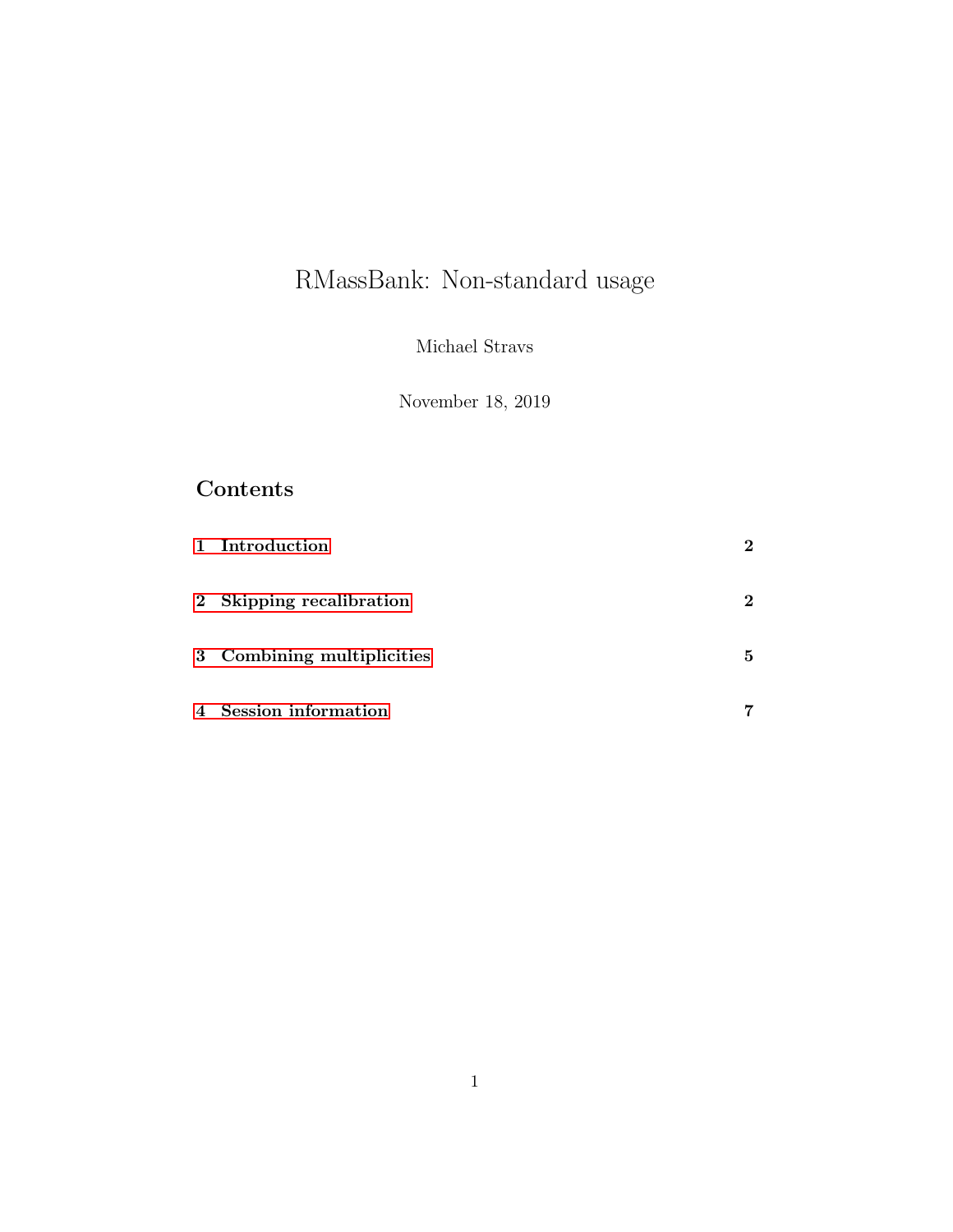### <span id="page-1-0"></span>1 Introduction

This vignette assumes you are familiar with the standard usage of RMass-Bank, which is documented in

```
> vignette("RMassBank")
```
## <span id="page-1-1"></span>2 Skipping recalibration

For instances where recalibration is not wanted, e.g. there is not enough data, or the user wants to use non-recalibrated data, recalibration can be deactivated. To do this, the recalibrator entry in the settings must be set to recalibrate.identity. This can be done in the settings file directly (preferred):

```
# [...]
recalibrator:
    MS1: recalibrate.identity
    MS2: recalibrate.identity
# [...]
```
Or, alternatively, the settings can be adapted directly via R code.

```
> RmbDefaultSettings()
> rmbo <- getOption("RMassBank")
> rmbo$recalibrator <- list(
+ "MS1" = "recalibrate.identity",
+ "MS2" = "recalibrate.identity"
+ )
> options("RMassBank" = rmbo)
```
To show the results of using a non-recalibrated workflow, we load a workspace with pre-processed data:

```
> w <- loadMsmsWorkspace(system.file("results/pH_narcotics_RF.RData",
+ package="RMassBankData"))
```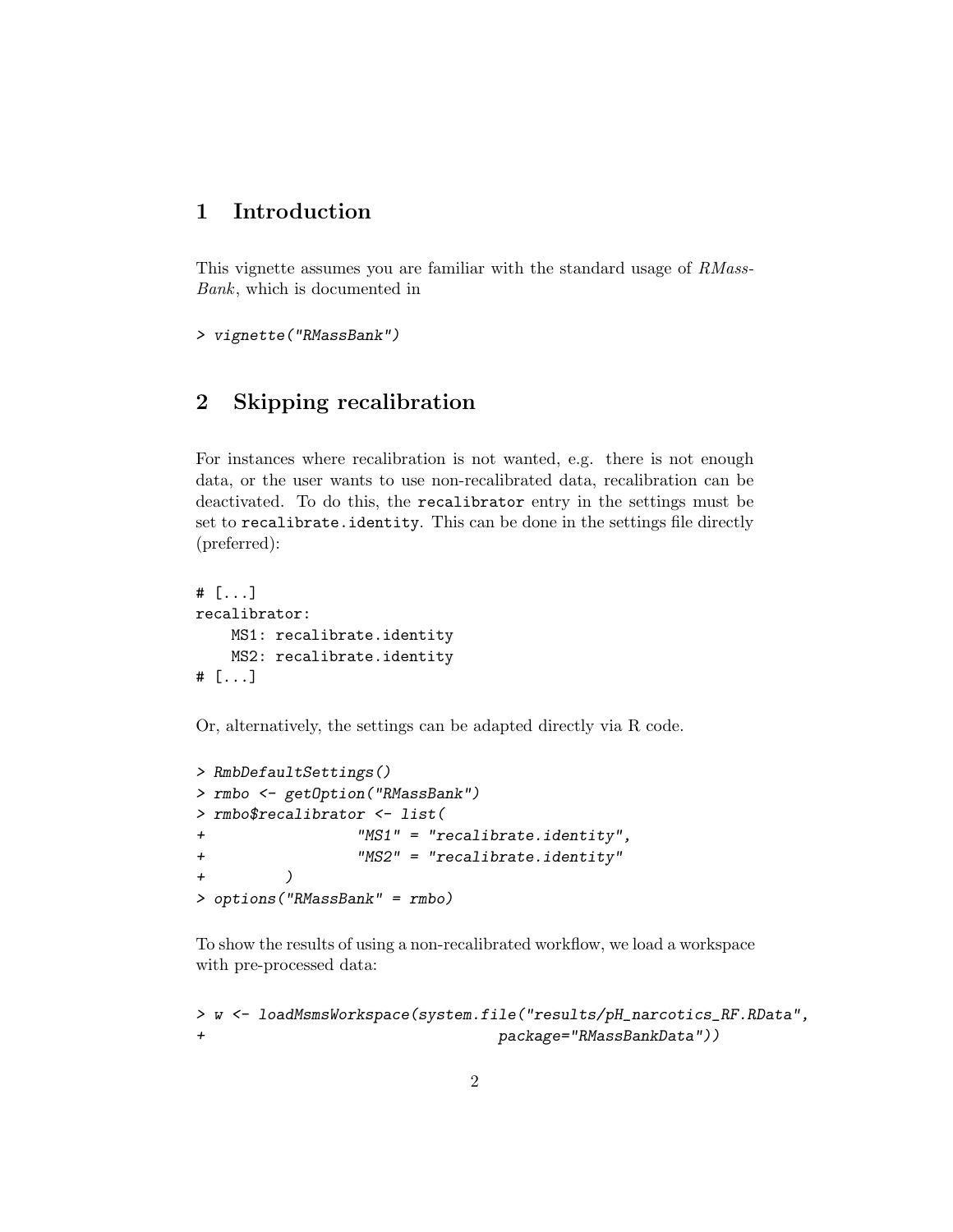The recalibration curve:

```
> recal <- makeRecalibration(w@parent, "pH",
\overline{+}recalibrateBy = rmbo$trecalibrateBy,recall brate MS1 = rmbo$trecalibrate MS1,\overline{+}recalibrator = list(MS1="recalibrate.loess", MS2="re
\overline{+}recalibrateMS1Window = 15)\overline{+}> w@rc <- recal$rc
> w@rc.ms1 <- recal$rc.ms1
> w@parent <- w
> plotRecalibration(w)
```


Some example peaks to show the effect of recalibration:

> w@spectra[[1]]@parent@mz[30:32]

[1] 133.0346 133.0381 133.9772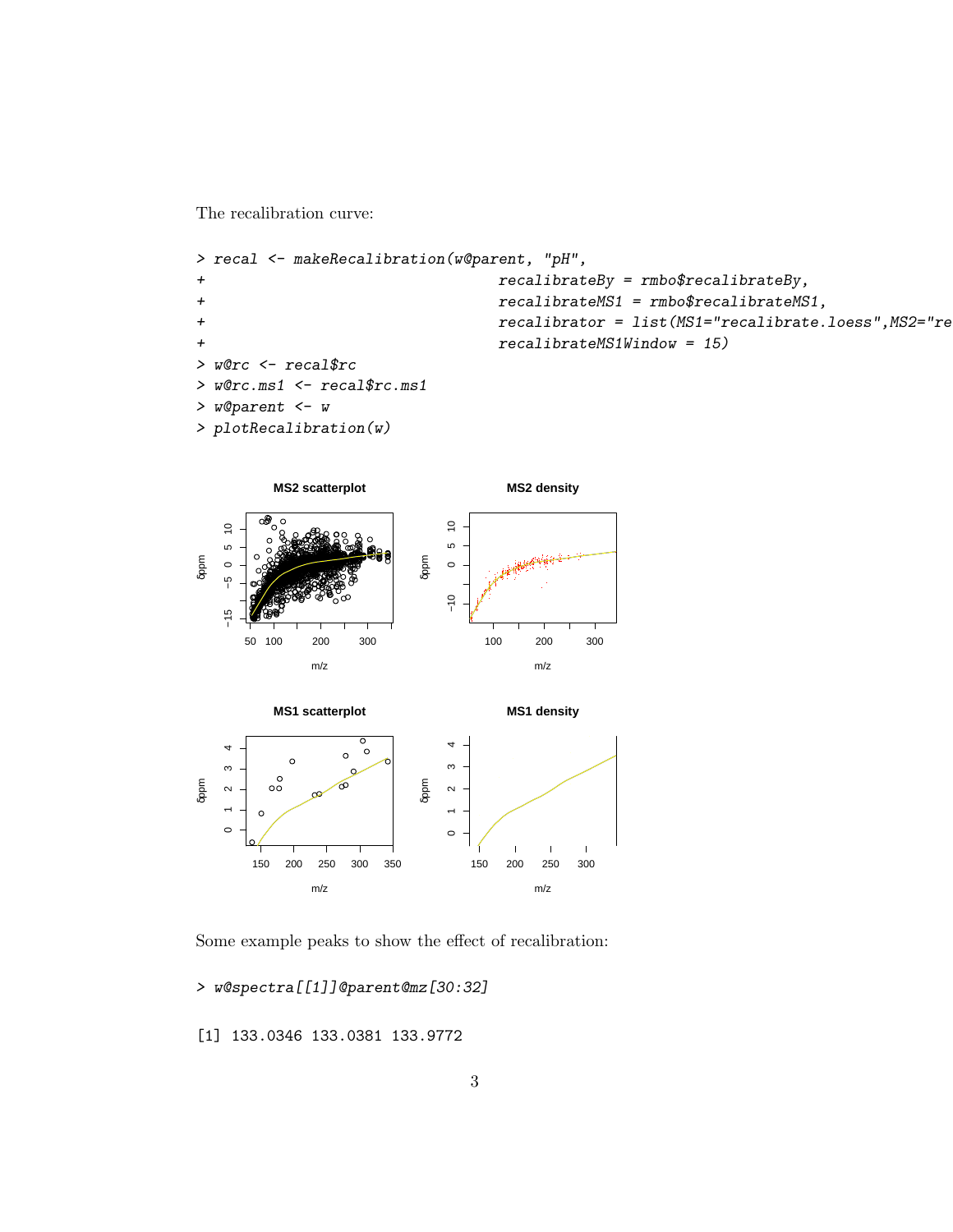> w@spectra[[1]]@children[[1]]@mz[15:17]

[1] 197.0844 138.0113 162.1139

Now reprocess the recalibration step with the above set recalibration.identity:

> w <- msmsWorkflow(w, steps=4)



The recalibration graph shows that the recalibration "curve" will do no recalibration. To verify, we can show the same peaks as before:

> w@spectra[[1]]@parent@mz[30:32]

[1] 133.0346 133.0381 133.9772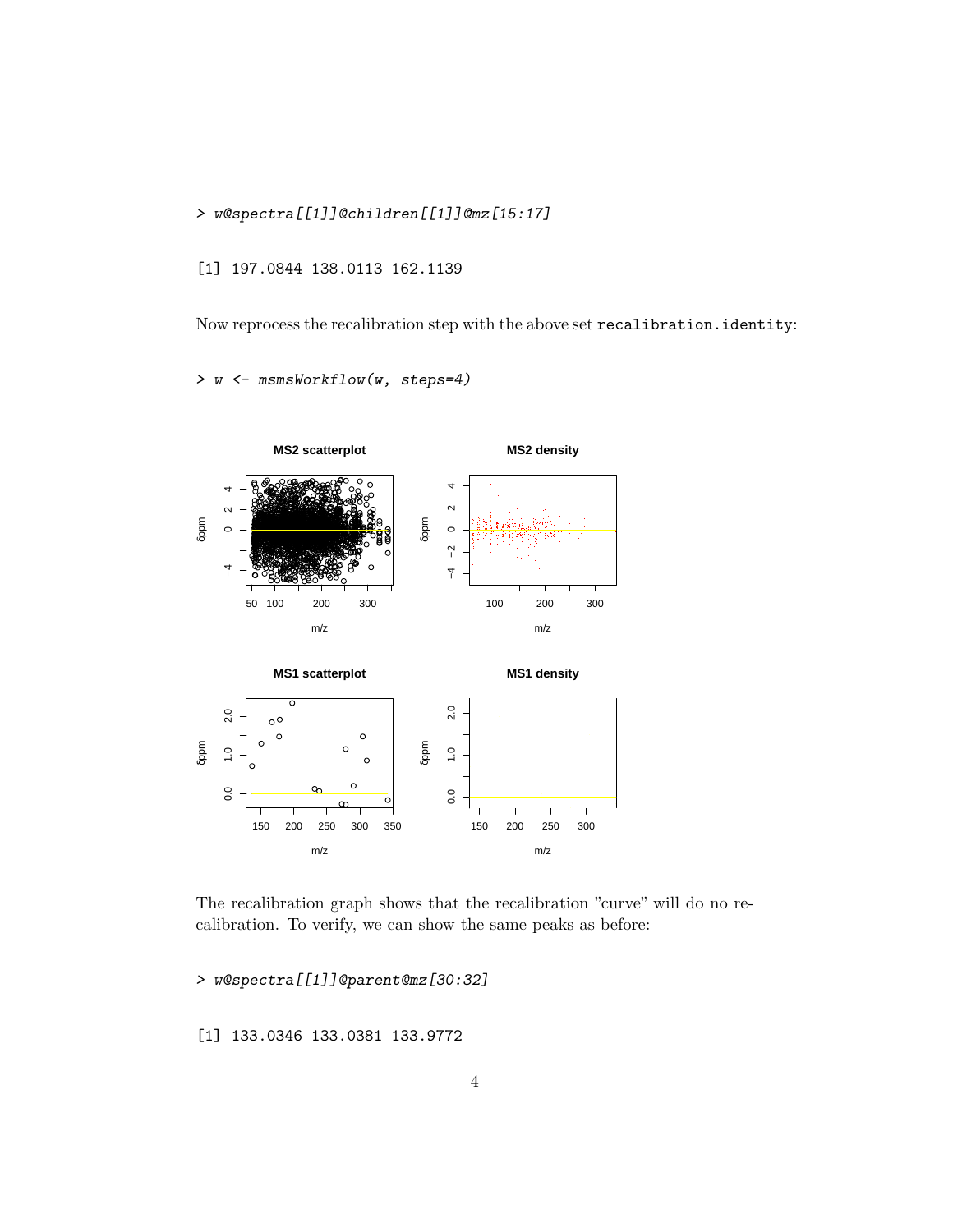> w@spectra[[1]]@children[[1]]@mz[15:17]

[1] 87.00286 88.13592 97.10767

#### <span id="page-4-0"></span>3 Combining multiplicities

Standard multiplicity filtering, which is configurable in the settings, eliminates peaks which are observed only once for a compound. This eliminates spurious formula matches for random noise efficiently. It works well if either many spectra are recorded per compound, or if the same collision energy is present twice (e.g. with different resolutions). It sometimes fails for spectra on the "outer end" of the recorded collision energies when that spectrum is only present once – peaks which appear only in the highest or only in the lowest recorded energy can be erroneously deleted. To prevent this, one can re-run the workflow, read a second set of spectra for every compound (the second most intense) and combine the peak multiplicities of the two analyzed runs. (Mutiplicity filtering can also be switched off completely.)

Example:

```
> RmbDefaultSettings()
> getOption("RMassBank")$multiplicityFilter
```
#### [1] 2

```
> # to make processing faster, we only use 3 spectra per compound
> rmbo <- getOption("RMassBank")
> rmbo$spectraList <- list(
+ list(mode="CID", ces = "35%", ce = "35 % (nominal)", res = 7500),
+ list(mode="HCD", ces = "15%", ce = "15 % (nominal)", res = 7500),
+ list(mode="HCD", ces = "30%", ce = "30 % (nominal)", res = 7500)
+ )
> options(RMassBank = rmbo)
> loadList(system.file("list/NarcoticsDataset.csv",
         package="RMassBankData"))
> w <- newMsmsWorkspace()
```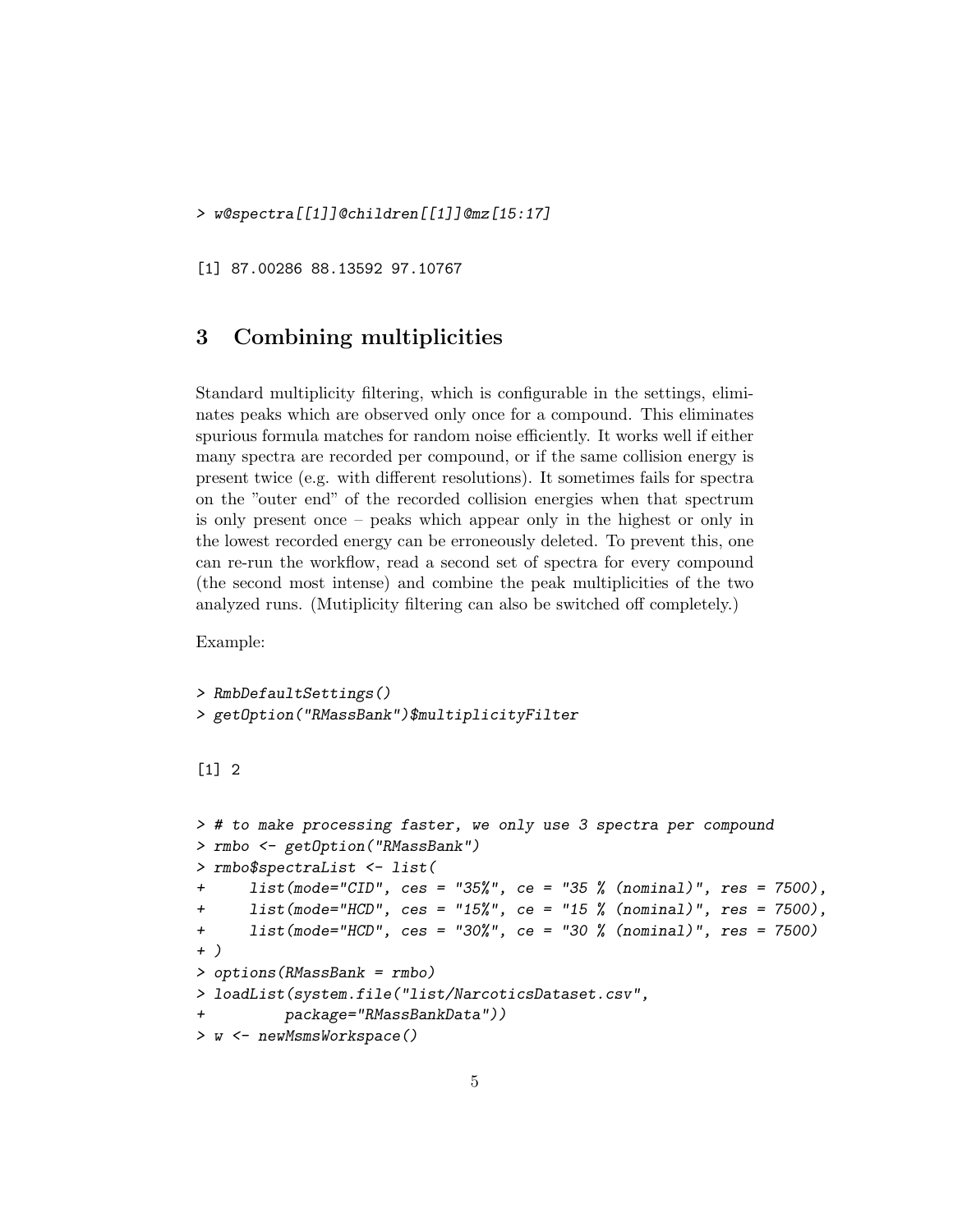```
> files <- list.files(system.file("spectra", package="RMassBankData"),
          ".mzML", full.names = TRUE)
> w@files <- files[1:2]
```
First, the spectra are read and processed until reanalysis (step 7) normally:

```
> w1 <- msmsWorkflow(w, mode="pH", steps=c(1))
> # Here we artificially cut spectra out to make the workflow run faster for the vign
> w1@spectra <- as(lapply(w1@spectra, function(s)
+ {
+ s@children <- s@children[1:3]
+ s
+ }),"SimpleList")
> w1 <- msmsWorkflow(w1, mode="pH", steps=c(2:7))
```
Subsequently, we re-read and process the "confirmation spectra", i.e. the second-best spectra from the files. Therefore, we will have two sets of spectra for each compound and every real peak should in theory occur twice.

```
> w2 <- msmsWorkflow(w, mode="pH", steps=c(1), confirmMode = 1)
> # Here we artificially cut spectra out to make the workflow run faster for the vign
>
> w2@spectra <- as(lapply(w2@spectra, function(s)
+ {
+ s@children <- s@children[1:3]
+ s
+ }),"SimpleList")
> w2 <- msmsWorkflow(w2, mode="pH", steps=c(2:7))
```
Finally, we combine the two workspaces for multiplicity filtering, and apply the last step in the workflow (multiplicity filtering).

```
> wTotal <- combineMultiplicities(c(w1, w2))
> wTotal <- msmsWorkflow(wTotal, steps=8, mode="pH", archivename = "output")
```
Subsequently, we can proceed as usual with mbWorkflow: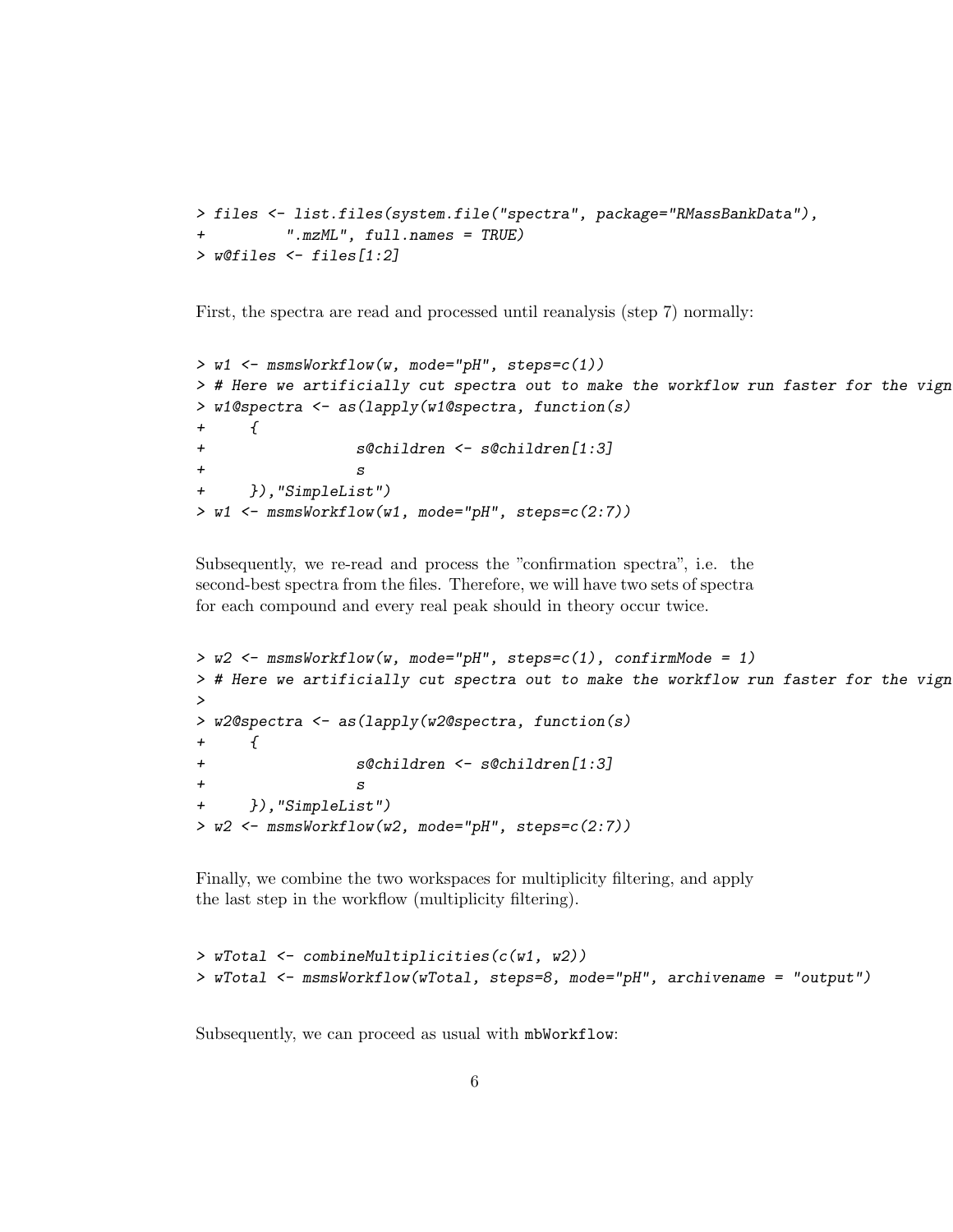```
> mb <- newMbWorkspace(wTotal)
> # [...] load lists, execute workflow etc.
```
#### <span id="page-6-0"></span>4 Session information

> sessionInfo()

```
R version 3.6.1 (2019-07-05)
Platform: x86_64-pc-linux-gnu (64-bit)
Running under: Ubuntu 18.04.3 LTS
Matrix products: default
BLAS: /home/biocbuild/bbs-3.10-bioc/R/lib/libRblas.so
LAPACK: /home/biocbuild/bbs-3.10-bioc/R/lib/libRlapack.so
locale:
 [1] LC_CTYPE=en_US.UTF-8 LC_NUMERIC=C
 [3] LC_TIME=en_US.UTF-8 LC_COLLATE=C
 [5] LC_MONETARY=en_US.UTF-8 LC_MESSAGES=en_US.UTF-8
 [7] LC_PAPER=en_US.UTF-8 LC_NAME=en_US.UTF-8
 [9] LC_ADDRESS=en_US.UTF-8 LC_TELEPHONE=en_US.UTF-8
[11] LC_MEASUREMENT=en_US.UTF-8 LC_IDENTIFICATION=en_US.UTF-8
attached base packages:
[1] stats graphics grDevices utils datasets methods base
other attached packages:
[1] gplots_3.0.1.1 RMassBankData_1.24.0 RMassBank_2.14.1
[4] Rcpp_1.0.3
loaded via a namespace (and not attached):
 [1] gtools_3.8.1 tidyselect_0.2.5 purrr_0.3.3
 [4] rJava_0.9-11 lattice_0.20-38 colorspace_1.4-1
 [7] stats4_3.6.1 yaml_2.2.0 fingerprint_3.5.7
[10] vsn_3.54.0 XML_3.98-1.20 rlang_0.4.1
[13] pillar_1.4.2 glue_1.3.1 MSnbase_2.12.0
[16] mzR_2.20.0 BiocParallel_1.20.0 affy_1.64.0
```